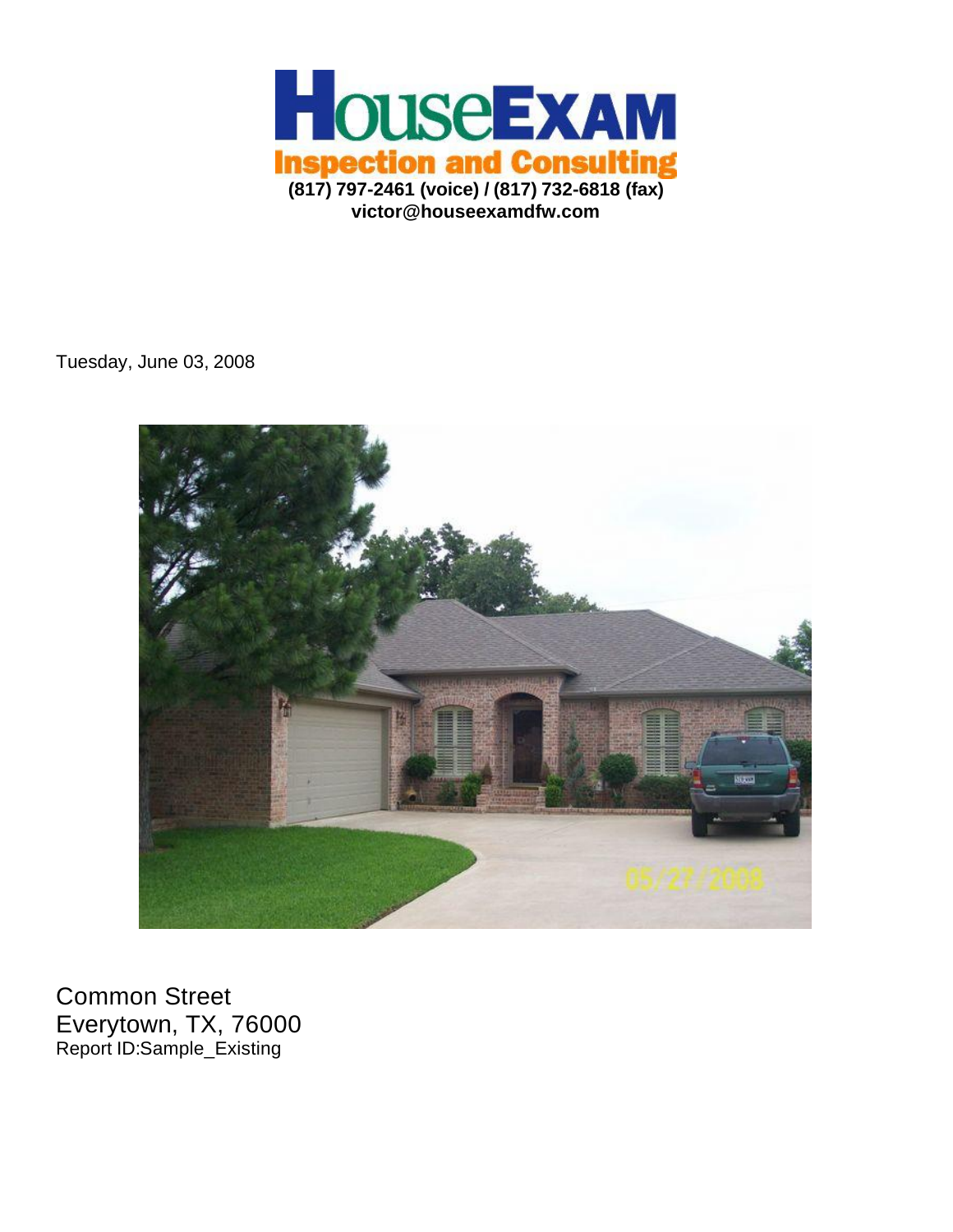

# **PROPERTY INSPECTION REPORT**

| Report #:            | Sample Existing                                                       |                      |
|----------------------|-----------------------------------------------------------------------|----------------------|
| <b>Prepared For:</b> | John Sample<br>(Name of Client)                                       |                      |
| <b>Concerning:</b>   | Common Street, Everytown, TX 76000<br>(Address of Inspected Property) |                      |
| By:                  | M Victor Sedinger, #7195<br>(Name and License Number of Inspector)    | 06/03/2008<br>(Date) |

The inspection of the property listed above must be performed in compliance with the rules of the Texas Real Estate Commission (TREC).

The inspection is of conditions which are present and visible at the time of the inspection, and all of the equipment is operated in normal modes. The inspector must indicate which items are in need of repair or are not functioning and will report on all applicable items required by TREC rules.

This report is intended to provide you with information concerning the condition of the property at the time of inspection. Please read the report carefully. If any item is unclear, you should request the inspector to provide clarification.

It is recommended that you obtain as much history as is available concerning this property. This historical information may include copies of any seller's disclosures, previous inspection or engineering reports, reports performed for or by relocation companies, municipal inspection departments, lenders, insurers, and appraisers. You should attempt to determine whether repairs, renovation, remodeling, additions or other such activities have taken place at this property.

Property conditions change with time and use. Since this report is provided for the specific benefit of the client(s), secondary readers of this information should hire a licensed inspector to perform an inspection to meet their specific needs and to obtain current information concerning this property.

### **ADDITIONAL INFORMATION PROVIDED BY INSPECTOR**

Please refer to appendix A (Service Agreement) and appendix B (Foundation Information) for further information regarding this report. This report cannot and does not represent the operation or condition of any items after the date and time of this inspection. This report does not warrant or guarantee that all defects have been found or identified; nor does this report entitle the cost of any repairs to be at the expense of

#### **House Exam Inspection and Consulting**.

| In this report, the Inspector is assuming that the front of the house faces: South |          |                                                  |                                |  |  |  |  |  |  |
|------------------------------------------------------------------------------------|----------|--------------------------------------------------|--------------------------------|--|--|--|--|--|--|
| Present at Inspection: b Buyer                                                     |          | " Selling Agent " Listing Agent " Owner/Occupant |                                |  |  |  |  |  |  |
| <b>Building Status:</b>                                                            | ∵ Vacant | b Owner Occupied o Tenant Occupied o Other       |                                |  |  |  |  |  |  |
| <b>Weather Conditions:</b>                                                         | ∵ Fair   | b Cloudy<br>∵ Rain                               | Other $90^\circ$ Approx. Temp. |  |  |  |  |  |  |
| Utilities On:                                                                      | b Yes    | o No Water                                       | o No Electricity b No Gas      |  |  |  |  |  |  |

**General Information:** This property is currently occupied. Personal property in the house limits access to equipment and may block access to the electrical outlets and cover large areas of the floor, walls, and ceiling. Efforts are made to inspect as much as possible.

**Wood Destroying Insect Inspection Information:** Inspector is a licensed **Pest Control Technician, TPCL 13439**, who performed a Wood Destroying Insect Inspection on this property simultaneous with the home inspection.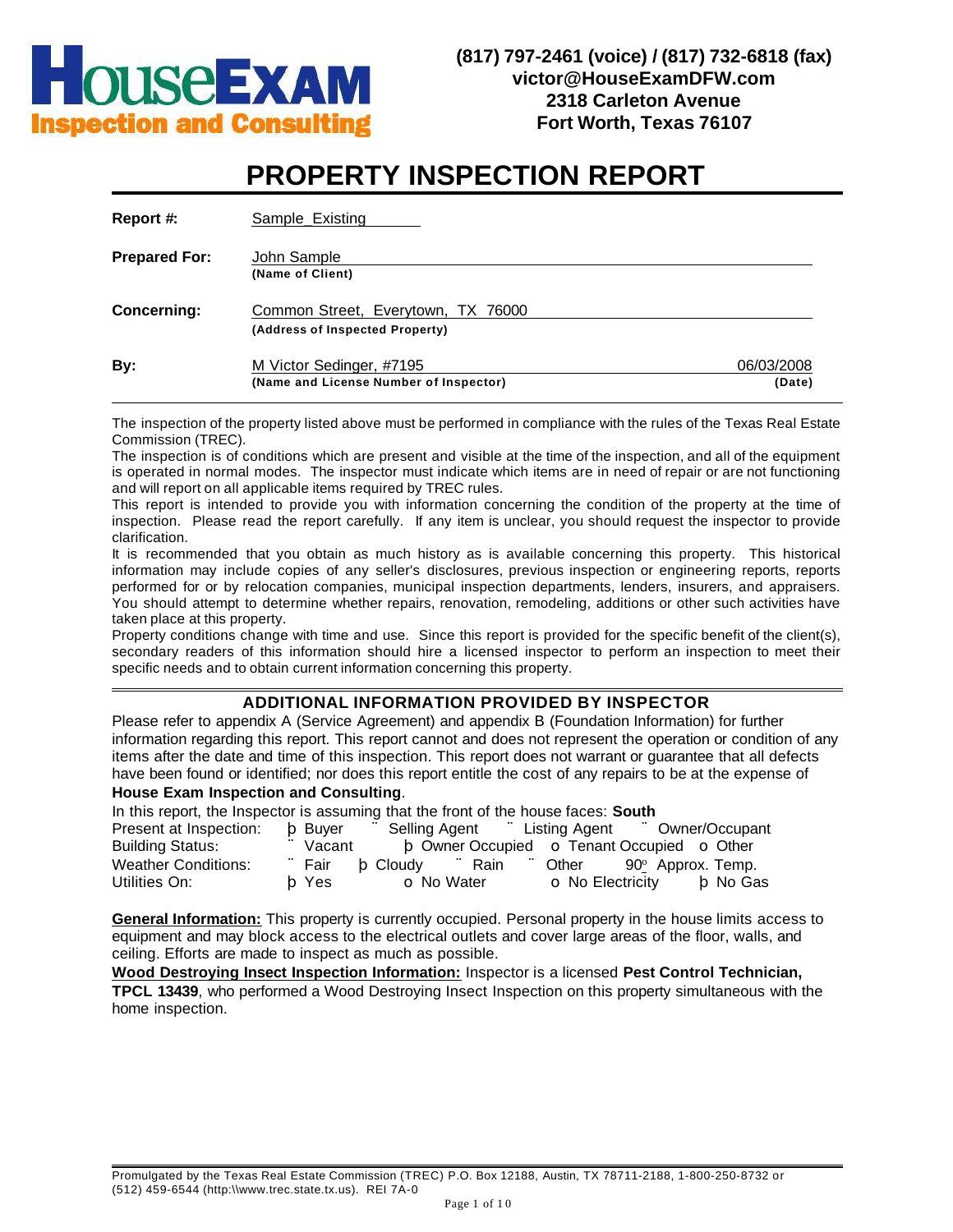Additional pages may be attached to this report. Read them very carefully. This report may not be complete without the attachments. If an item is present in the property but is not inspected, the "NI" column will be checked and an explanation is necessary. Comments may be provided by the inspector whether or not an item is deemed in need of repair.

|   | <b>I</b> =Inspected |           |   |    | <b>NI=Not Inspected</b> | <b>R=Not Functioning or In Need Of Repair</b><br><b>NP=Not Present</b>                                                                                                                                                                                                                                                                                                                                                                                                                                                                                                                                                                                                                                                                                                                                                                                                                                                                                                                                                                                                                                                                                                                                                                                                                                                                                                                                                                                                                                                                                                                                                                                                                                                                                                                                                                                                                                                                                                                                                                                                                                                                                                                                                                                                                                                                                                                                                                                                                                                                                                                                                                                                                                                                                                                                                                                                                                                                                                       |
|---|---------------------|-----------|---|----|-------------------------|------------------------------------------------------------------------------------------------------------------------------------------------------------------------------------------------------------------------------------------------------------------------------------------------------------------------------------------------------------------------------------------------------------------------------------------------------------------------------------------------------------------------------------------------------------------------------------------------------------------------------------------------------------------------------------------------------------------------------------------------------------------------------------------------------------------------------------------------------------------------------------------------------------------------------------------------------------------------------------------------------------------------------------------------------------------------------------------------------------------------------------------------------------------------------------------------------------------------------------------------------------------------------------------------------------------------------------------------------------------------------------------------------------------------------------------------------------------------------------------------------------------------------------------------------------------------------------------------------------------------------------------------------------------------------------------------------------------------------------------------------------------------------------------------------------------------------------------------------------------------------------------------------------------------------------------------------------------------------------------------------------------------------------------------------------------------------------------------------------------------------------------------------------------------------------------------------------------------------------------------------------------------------------------------------------------------------------------------------------------------------------------------------------------------------------------------------------------------------------------------------------------------------------------------------------------------------------------------------------------------------------------------------------------------------------------------------------------------------------------------------------------------------------------------------------------------------------------------------------------------------------------------------------------------------------------------------------------------------|
|   | NI                  | <b>NP</b> | R |    |                         | <b>Inspection Item</b>                                                                                                                                                                                                                                                                                                                                                                                                                                                                                                                                                                                                                                                                                                                                                                                                                                                                                                                                                                                                                                                                                                                                                                                                                                                                                                                                                                                                                                                                                                                                                                                                                                                                                                                                                                                                                                                                                                                                                                                                                                                                                                                                                                                                                                                                                                                                                                                                                                                                                                                                                                                                                                                                                                                                                                                                                                                                                                                                                       |
|   |                     |           |   | L. |                         | <b>STRUCTURAL SYSTEMS</b>                                                                                                                                                                                                                                                                                                                                                                                                                                                                                                                                                                                                                                                                                                                                                                                                                                                                                                                                                                                                                                                                                                                                                                                                                                                                                                                                                                                                                                                                                                                                                                                                                                                                                                                                                                                                                                                                                                                                                                                                                                                                                                                                                                                                                                                                                                                                                                                                                                                                                                                                                                                                                                                                                                                                                                                                                                                                                                                                                    |
| p |                     |           | þ |    | or her findings.        | A. Foundations (If all crawl space areas are not inspected, provide an explanation.)<br>Comments (An opinion on performance is mandatory.):<br>Foundation type: Pier and Beam (Raised Foundation)<br>Method of inspection: Entered crawl space and conducted a visual inspection of that area<br>and its components. Also, conducted a visual inspection of exterior foundation, doors,<br>windows, walls and eaves, and of interior doors, walls and ceilings.<br>Opinion on Performance: In the Inspector's opinion, the foundation appears to be performing<br>its intended purpose of providing support and stability to the structure, as evidenced by the<br>brick and mortar condition, brick joints, drywall condition, door alignments and floor level.<br>This is a cursory and visual observation of the conditions and circumstances present at<br>the time of this inspection. Opinions are based on observations made without sophisticated<br>testing procedures or measuring instruments.<br>Observed decaying rodent carcass in crawlspace.<br>Observations in Crawlspace: Sump pump was observed to operate. Small amount of water<br>present in the sump was eliminated when the sump switch was activated at the wall in the<br>closet. Four fans are present in the crawlspace, along with a de-humidifier. Operation of the<br>de-humidifier is beyond the scope of the visual inspection, since it is not known what moisture<br>level settings will trip the control switch. Fans did not operate, though switches were turned on<br>at the closet. Electrical outlets in the crawlspace showed no power readings, except at the<br>sump pump outlet.<br>FYI: Soils in North Texas Highly plastic clay soils, typically found in the North Texas area,<br>expand and contract with varying rain amounts and watering patterns. With this alternating<br>expansion and contraction of the soils, slab-on-grade homes and traditional/modern pier and<br>beam homes will predictably experience some degree of foundation distress. Appendix B -<br>"Foundation Maintenance", has been provided with this report, to help you further understand<br>the unique issues presented by our north Texas soils, and to help you manage possible<br>foundation issues.<br>The inspection of the foundation may report it to be functioning as intended, and/or to be in<br>need of particular repairs at the time of the inspection. The opinion rendered by the Inspector<br>does not warrant or guarantee the future performance or failure of the foundation. It is a<br>required opinion, based upon a visual and cursory observation of the circumstances and<br>condition at the time of the inspection. This inspector is NOT a structural engineer. If any<br>concern exists about the potential for future movement, you should have a professional<br>engineer, licensed by the State of Texas, perform an evaluation and advise you concerning his |
| p |                     |           | þ |    | Comments:               | <b>B. Grading &amp; Drainage</b><br>Observed excessive debris present in the gutters.                                                                                                                                                                                                                                                                                                                                                                                                                                                                                                                                                                                                                                                                                                                                                                                                                                                                                                                                                                                                                                                                                                                                                                                                                                                                                                                                                                                                                                                                                                                                                                                                                                                                                                                                                                                                                                                                                                                                                                                                                                                                                                                                                                                                                                                                                                                                                                                                                                                                                                                                                                                                                                                                                                                                                                                                                                                                                        |
|   |                     |           |   |    |                         | The rain gutter downspouts are terminating by the foundation. This promotes erosion next<br>to the foundation and allows water to pond by the foundation. The rain gutter downspouts                                                                                                                                                                                                                                                                                                                                                                                                                                                                                                                                                                                                                                                                                                                                                                                                                                                                                                                                                                                                                                                                                                                                                                                                                                                                                                                                                                                                                                                                                                                                                                                                                                                                                                                                                                                                                                                                                                                                                                                                                                                                                                                                                                                                                                                                                                                                                                                                                                                                                                                                                                                                                                                                                                                                                                                         |

should be extended away from the foundation.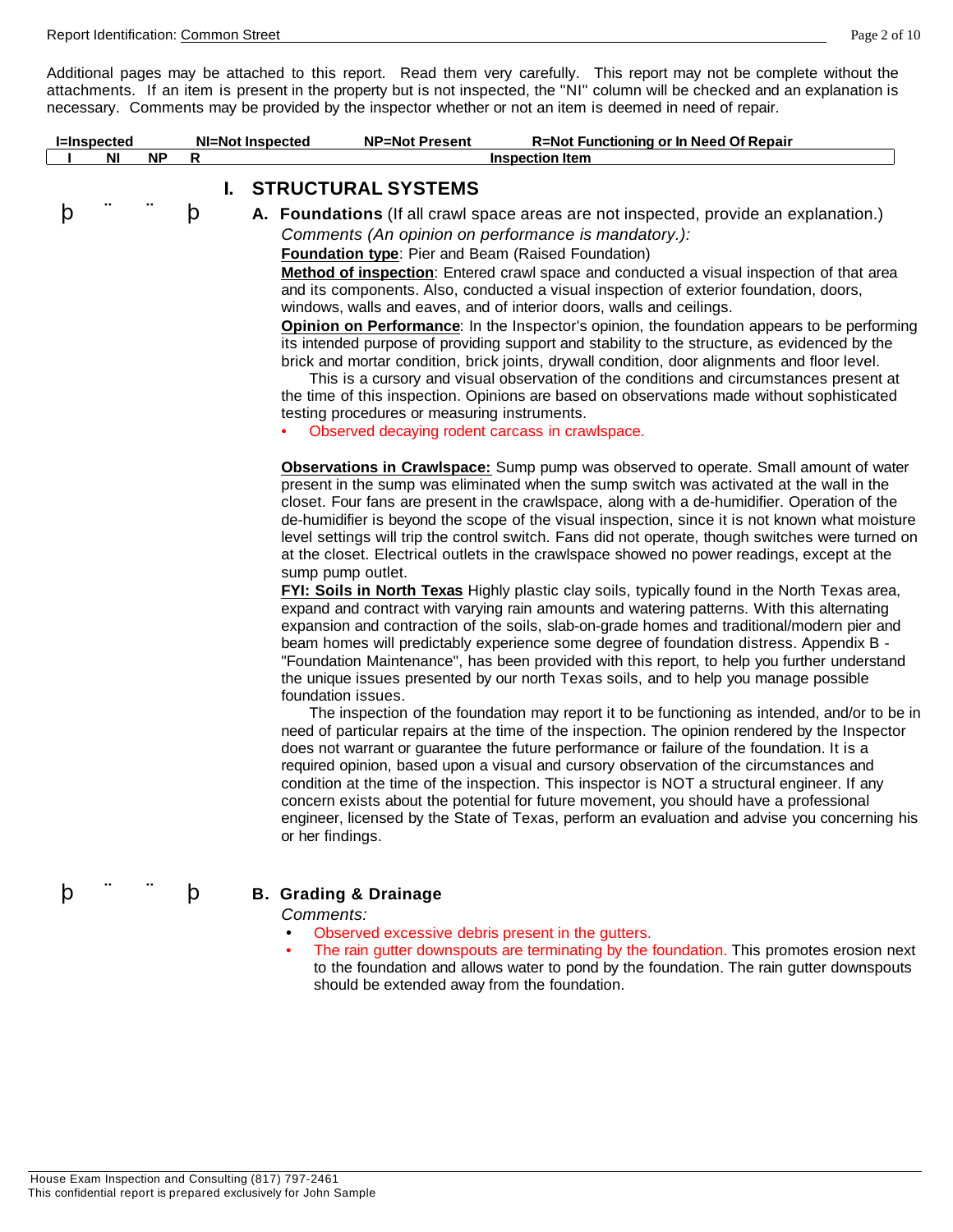



**NOTE:** Client should monitor the condition of the retaining wall on the east side of the property. There were no drainage holes observed in the wall surface. However, knowledge about drainage performance is beyond the scope of this visual inspection.

**FYI: Water/Rain Management:** Gutters and downspouts, efficiently diverting water away from the house, is one of the most important factors in preserving the integrity of the foundation.

Client should monitor site drainage conditions over time, especially during rainy weather, and have improvements made if needed. Poor drainage can cause foundation movement, water penetration or attract termites or other wood destroying insects. Avoid landscaping which promotes slow water drainage.

Under today's building standards, the grade away from the foundation walls should drop a minimum of six inches (6") within the first ten feet (10ft.). If adding soil to the perimeter to create positive drainage, remember to keep the soil level at least two (2) inches BELOW the foundation edge. In addition, only topsoil should be added around the perimeter. **Porous, sandy soils should be avoided for use as fill material.**

þ ¨ ¨ þ **C. Roof Covering** (If the roof is inaccessible, report the method used to inspect.) *Comments:*

**Type(s):** Composition Shingles

**Point of Observation:** Walked on Roof

- Scuff and knife marks are present at roof, especially on the rear slope, east end
- Nail heads are exposed at the plumbing boots and vent flashings.
- There are tree limbs and/or shrubs in direct contact with the roof at west and north sides. All trees should be trimmed back 3 to 5 feet from the structure. When trees are close to the house, their limbs should never touch the building, or serious damage can result.





Tree limbs in contact, west side Exposed nail heads at vent boots

**FYI: Roof Life and Insurance:**

This inspection does not evaluate the roof for life expectancy or insurability. If any concern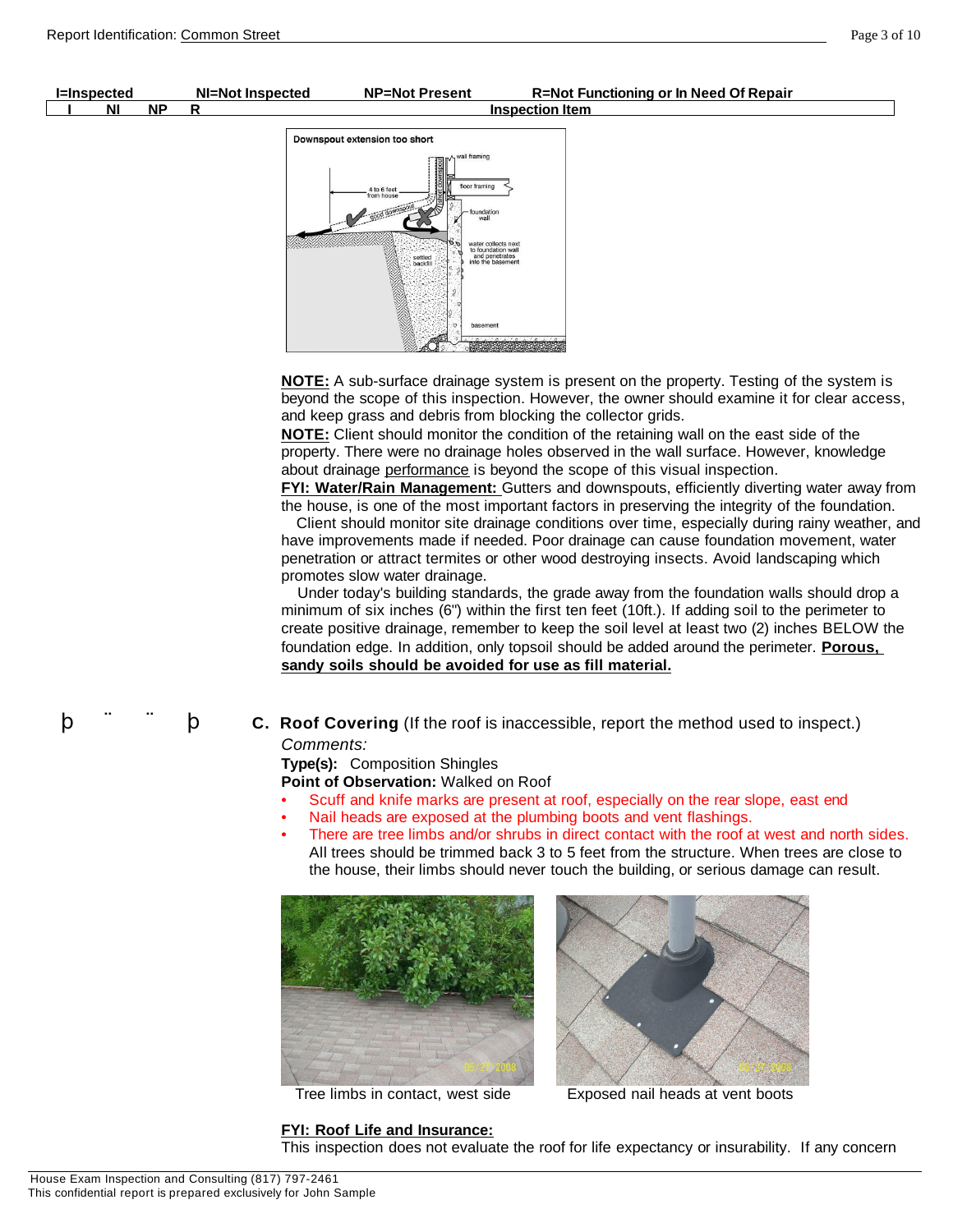| <b>I</b> =Inspected |     | NI=Not Inspected | <b>NP=Not Present</b> | <b>R=Not Functioning or In Need Of Repair</b>                                                                                                                                                                                                                                                                                                                                           |
|---------------------|-----|------------------|-----------------------|-----------------------------------------------------------------------------------------------------------------------------------------------------------------------------------------------------------------------------------------------------------------------------------------------------------------------------------------------------------------------------------------|
| ΝI                  | NP. |                  |                       | <b>Inspection Item</b>                                                                                                                                                                                                                                                                                                                                                                  |
|                     |     |                  |                       | exists about the future performance of the roof, a roofing specialist should be consulted. The<br>inspector cannot and does not offer an opinion or warranty on whether or not the roof has<br>leaked in the past, has current leaks, or may be subject to future leaks. Due to the wide<br>variation in rules between insurance companies, you are strongly encouraged to contact your |

þ ¨ ¨ þ **D. Roof Structure and Attic** (If the attic is inaccessible, report the method used to inspect.) *Comments:*

**Method of Inspection:** Entered the attic

*closing*.

**Point of Entry/Observation:** garage ceiling pulldown ladder

**Insulation Type:** Batt/Blanket fiberglass, approximately 8" average depth.

· No insulation present above kitchen. Insulation should not contact recessed light fixtures directly.

insurance company, and enquire about the insurability of the house, especially the roof, *prior to* 



No insulation present above kitchen

**DEPARTURE:** Could not access all of the areas of the attic due to HVAC equipment, duct work, and due to lack of decking on the ceiling joists.

#### þ ¨ ¨ ¨ **E. Walls (Interior and Exterior)**

*Comments:* **Interior Walls** No defects noted/observed. **Exterior Walls** Cladding materials: Brick with wood siding and trim.

### þ ¨ ¨ þ **F. Ceilings and Floors**

*Comments:* **Floors**

• Deflection (slight upheaval) in the floor could be felt at living room.

#### **Ceilings**

• Observed previous drywall repair in the ceiling above the fireplace, south side of the living room. This could possibly have been the result of past condensate from the evaporator unit in the attic, which is located directly above the location. Client should discuss with the Seller the cause of this damage.

þ ¨ ¨ þ **G. Doors (Interior and Exterior)**  *Comments:* **Interior**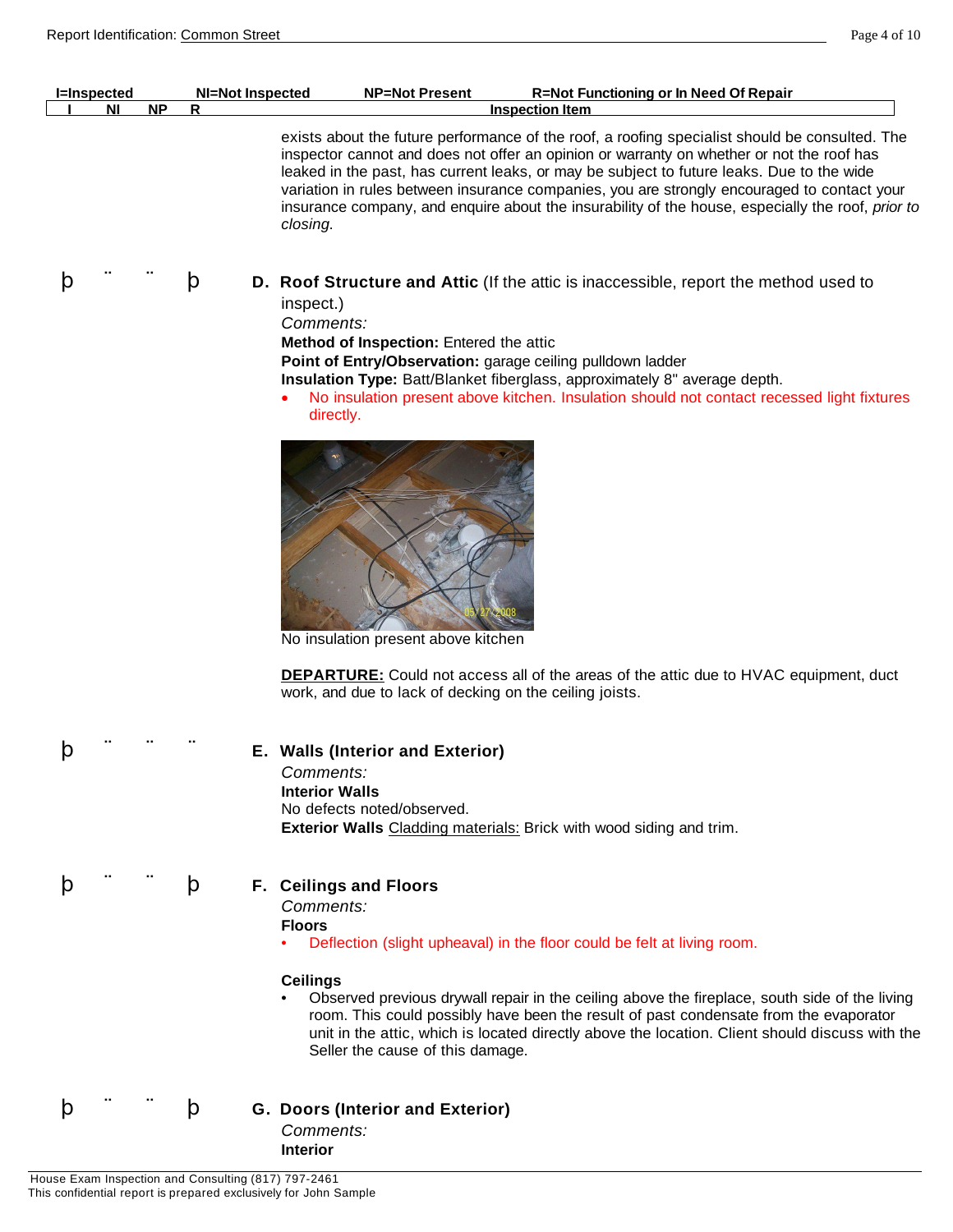| <b>I=Inspected</b> |           | NI=Not Inspected | <b>NP=Not Present</b>                           | R=Not Functioning or In Need Of Repair                                                         |
|--------------------|-----------|------------------|-------------------------------------------------|------------------------------------------------------------------------------------------------|
| ΝI                 | <b>NP</b> |                  |                                                 | <b>Inspection Item</b>                                                                         |
|                    |           |                  | southeast bedroom, middle bedroom closet doors. | Doors that rub and hit at their respective jambs, include, but are not limited to: rear entry, |

**Exterior**



*Comments:*

- Tensioning spring is dislodged and in need of repair at left window in southeast bedroom.
- Security contacts in window sills have not been sealed/caulked at several windows, including, but not limited to: dining room and upstairs front bedroom. Silicone caulk/sealant is required at these locations to prevent water intrusion inside the wall cavities.



Sealant missing at window security contacts

#### þ ¨ ¨ þ **I. Fireplace/Chimney**

*Comments:*

- Observed excessive creosote in the chimney flue. Recommend a qualified chimney technician evaluate and repair as needed.
- Wood trim at chimney is deteriorated from weather damage. Recommend repair and re-painting to prevent further damage and/or water penetration to interior.





Wood trim water damaged at chimney Insulation in contact with chimney flue



- þ ¨ ¨ ¨ **J. Porches, Decks and Carports (Attached)**  *Comments:*
	- - *Comments:*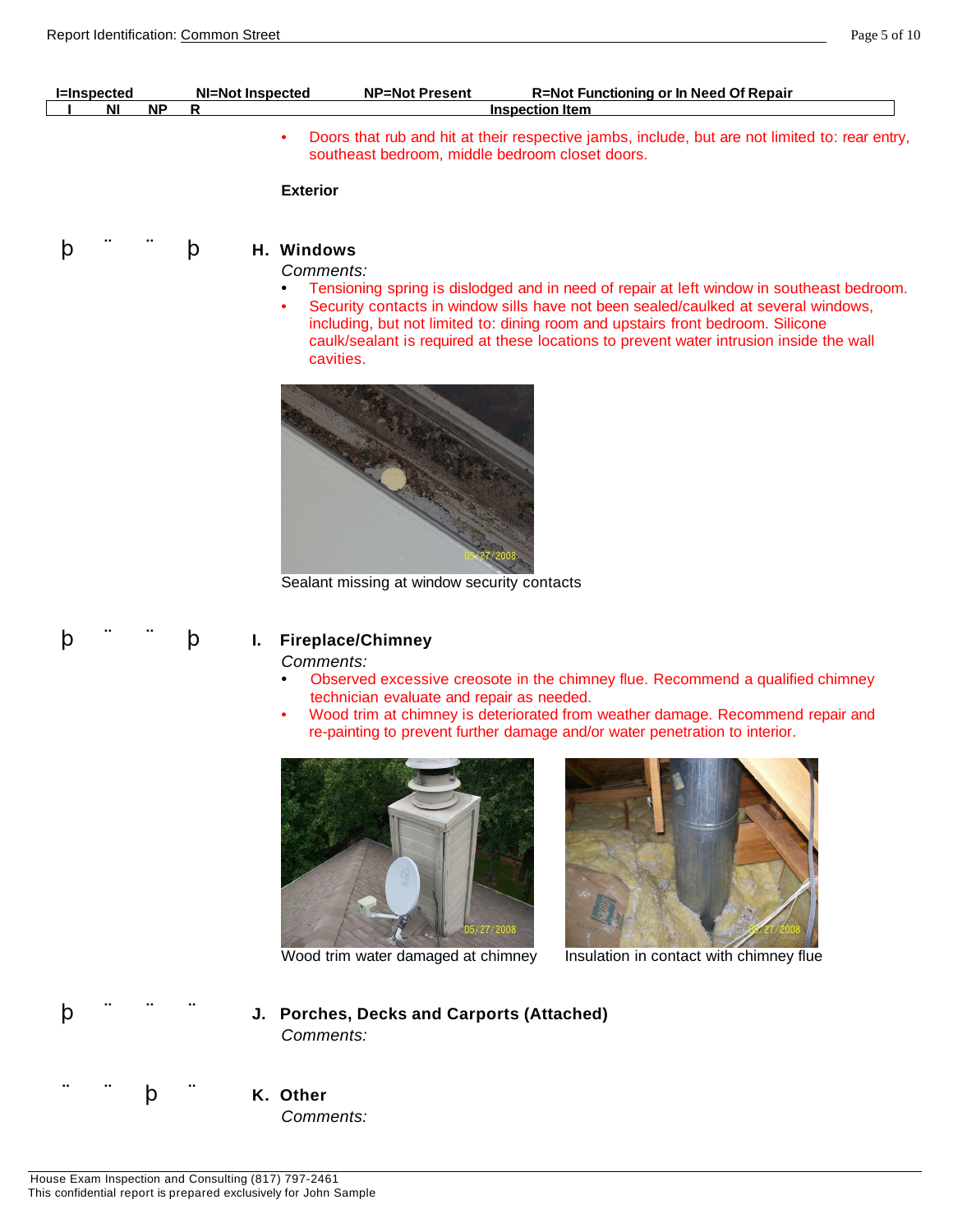|   | <b>I=Inspected</b><br>ΝI | <b>NP</b> | R | <b>Inspection Item</b>                                                                                                                                                                                                                                                                                                                                                                                                                                                                                                                                                                                                                                                                                                                                                                                                                                                          |
|---|--------------------------|-----------|---|---------------------------------------------------------------------------------------------------------------------------------------------------------------------------------------------------------------------------------------------------------------------------------------------------------------------------------------------------------------------------------------------------------------------------------------------------------------------------------------------------------------------------------------------------------------------------------------------------------------------------------------------------------------------------------------------------------------------------------------------------------------------------------------------------------------------------------------------------------------------------------|
| þ |                          |           | þ | <b>II. ELECTRICAL SYSTEMS</b><br>A. Service Entrance and Panels<br>Comments:<br>Delivery & Capacity of Service: 200-amp 120/240 volt underground/overhead service.<br>Service entry located at west side of house. Main panel located in the garage.<br>Type of Wire: Copper wiring was observed in the main panel. No aluminum wiring present.<br>Due to issues in this and the following section, Inspector recommends that a licensed<br>electrician evaluate the electrical system, report and repair as needed.<br>No fewer than three 15-amp circuit breakers in the panel are double-lugged (i.e., two wires<br>on one breaker). Only one wire allowed per terminal on this brand panel equipment.<br>Inadequate service clearance in front of the main electrical panel. Clearance required for<br>٠<br>safety in front of the panel is 30" wide X 36" deep X 78" tall. |
|   |                          |           |   | 05/27/2008<br>Double-lugged breakers in panel                                                                                                                                                                                                                                                                                                                                                                                                                                                                                                                                                                                                                                                                                                                                                                                                                                   |
| þ |                          |           | þ | B. Branch Circuits - Connected Devices and Fixtures (Report as in need of repair<br>the lack of ground fault circuit protection where required.)<br>Comments:<br>Crawlspace fans were not working, though switch was on in the middle bedroom closet<br>marked for fans.<br>No power present at several crawlspace outlets, unable to locate or confirm a receptacle<br>$\bullet$<br>with a reset for ground fault. Client should ask Seller for more information regarding<br>possible reset outlet for crawlspace outlets.<br>Receptacle loose at north wall of middle bedroom.                                                                                                                                                                                                                                                                                               |

proper locations. Detectors were tested using the "Test" button only. This test verifies the operation of the audible alert and the condition of the batteries only, not the functionality of the electro-chemical circuitry. We recommend replacement of older alarms, with installation performed according to manufacturer's instructions. Items or functions in need of repair will be listed in the following paragraph(s).

**III. HEATING, VENTILATION AND AIR CONDITIONING SYSTEMS**

#### þ ¨ ¨ ¨ **A. Heating Equipment**

*Type and Energy Source:* Central forced air, Electric/Heat Pump *Comments:*

**DEPARTURE:** Heating system was not tested operationally due to the outside temperature being at or near 90 degrees at the time of the inspection. Issues observed during the visual inspection will be listed below.

**PROCEDURE AND LIMITATIONS:** The heating system was operated using normal controls (unless outside temperature is above  $90^\circ$  at the time of the inspection). With gas-fired heating systems, presence of a blue-tipped flame during operation indicates proper combustion conditions. Visual assessment of electric-fired systems is limited, since disassembly of equipment is beyond the scope of a visual inspection. Any defects or deficiencies observed in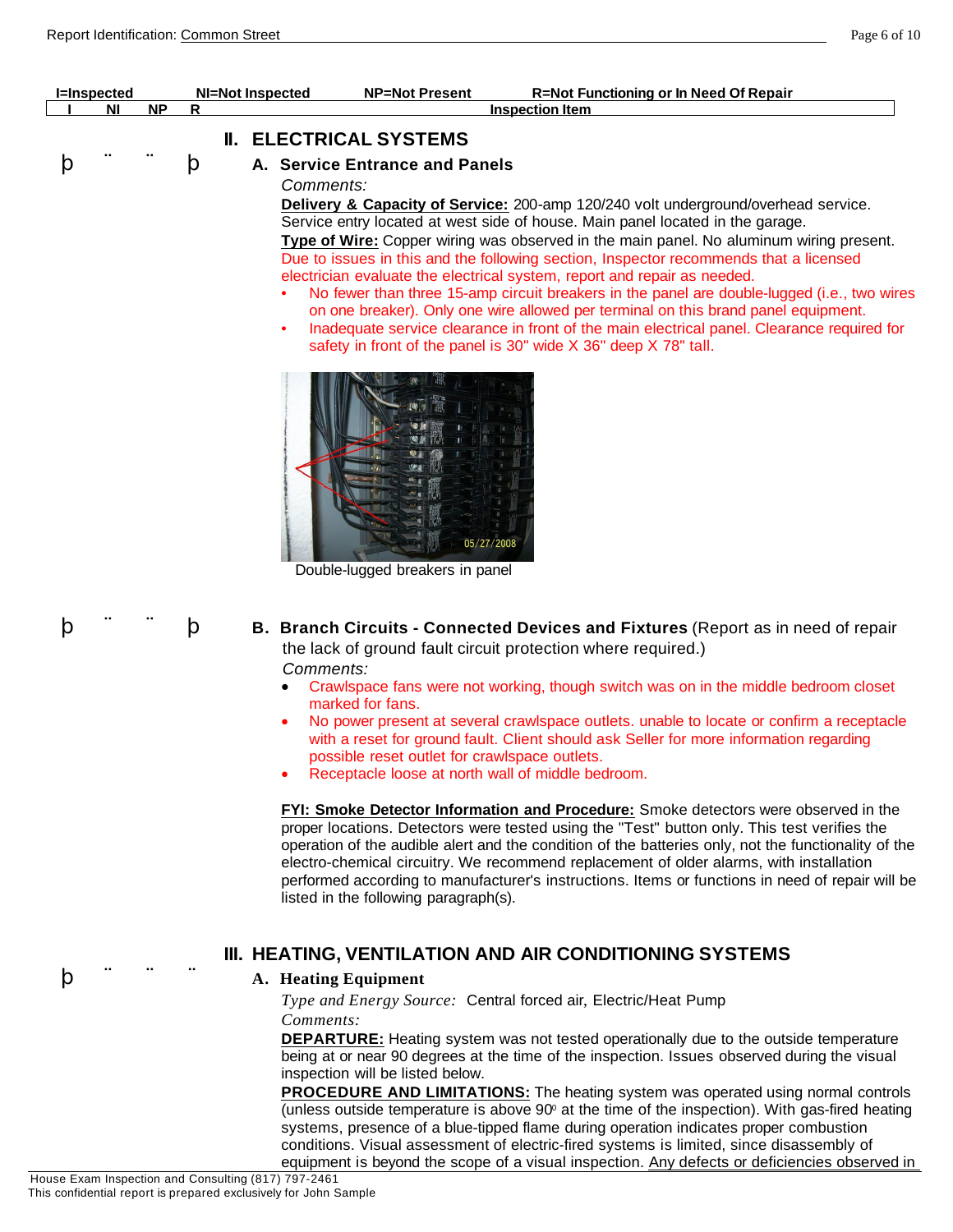| <b>I=Inspected</b> |           | <b>NI=Not Inspected</b> | <b>NP=Not Present</b>                     | <b>R=Not Functioning or In Need Of Repair</b>                                                                                                                                                                                                                                                                                                                                                                                                                                                                                                                                                                                                                                                                                                                                                                                                                                                                                                                                                                                                                                                                                                                                                                                                                                                                                                                                                                                                                                                                                                                                                                                                                                                                                                                                                                                                                                                                                                                                                                                                                     |
|--------------------|-----------|-------------------------|-------------------------------------------|-------------------------------------------------------------------------------------------------------------------------------------------------------------------------------------------------------------------------------------------------------------------------------------------------------------------------------------------------------------------------------------------------------------------------------------------------------------------------------------------------------------------------------------------------------------------------------------------------------------------------------------------------------------------------------------------------------------------------------------------------------------------------------------------------------------------------------------------------------------------------------------------------------------------------------------------------------------------------------------------------------------------------------------------------------------------------------------------------------------------------------------------------------------------------------------------------------------------------------------------------------------------------------------------------------------------------------------------------------------------------------------------------------------------------------------------------------------------------------------------------------------------------------------------------------------------------------------------------------------------------------------------------------------------------------------------------------------------------------------------------------------------------------------------------------------------------------------------------------------------------------------------------------------------------------------------------------------------------------------------------------------------------------------------------------------------|
| ΝI                 | <b>NP</b> | R                       |                                           | <b>Inspection Item</b>                                                                                                                                                                                                                                                                                                                                                                                                                                                                                                                                                                                                                                                                                                                                                                                                                                                                                                                                                                                                                                                                                                                                                                                                                                                                                                                                                                                                                                                                                                                                                                                                                                                                                                                                                                                                                                                                                                                                                                                                                                            |
|                    |           |                         |                                           | the heating system operation or equipment during the time of the inspection will be noted in<br>this section as "In need of repair." If so noted, Client should seek an appropriate licensed<br>HVAC specialist's assessment prior to closing this real estate transaction.<br><b>DISCLAIMER:</b> This inspection consists of a visual and operational inspection of accessible<br>items only. HVAC components are not disassembled for inspection. Full evaluation of the<br>integrity/condition of the heat exchanger requires dismantling of the furnace and is beyond the<br>scope of a visual inspection. Further, if documentation is not available from Seller to indicate<br>recent professional servicing of the furnace, heat exchanger, condenser and evaporator coils,<br>and blower equipment, Client should seek an appropriate licensed HVAC specialist's<br>assessment prior to closing this real estate transaction. Finally, annual and ongoing servicing<br>by a professional technician is recommended for all components in the HVAC systems. Most<br>HVAC companies have annual or semi-annual contracts available.                                                                                                                                                                                                                                                                                                                                                                                                                                                                                                                                                                                                                                                                                                                                                                                                                                                                                                                         |
| p                  |           |                         | <b>B. Cooling Equipment:</b>              |                                                                                                                                                                                                                                                                                                                                                                                                                                                                                                                                                                                                                                                                                                                                                                                                                                                                                                                                                                                                                                                                                                                                                                                                                                                                                                                                                                                                                                                                                                                                                                                                                                                                                                                                                                                                                                                                                                                                                                                                                                                                   |
|                    |           |                         |                                           | Type and Energy Source: Central forced air, Electric/Heat Pump                                                                                                                                                                                                                                                                                                                                                                                                                                                                                                                                                                                                                                                                                                                                                                                                                                                                                                                                                                                                                                                                                                                                                                                                                                                                                                                                                                                                                                                                                                                                                                                                                                                                                                                                                                                                                                                                                                                                                                                                    |
|                    |           |                         | Comments:                                 | There is one Carrier brand, 2006 model, 4 ton, electric air conditioning system present.<br>Service Disconnect: <b>b</b> Present, <b>b</b> Located within sight and less than 50' from condenser<br>b Adequately protected from rain/roof run off<br>A/C temperature differential readings at Grilles / Equipment Plenums:                                                                                                                                                                                                                                                                                                                                                                                                                                                                                                                                                                                                                                                                                                                                                                                                                                                                                                                                                                                                                                                                                                                                                                                                                                                                                                                                                                                                                                                                                                                                                                                                                                                                                                                                        |
|                    |           |                         | Supply Air Temp: 55° Return Air Temp: 72° | Differential: 17 <sup>o</sup>                                                                                                                                                                                                                                                                                                                                                                                                                                                                                                                                                                                                                                                                                                                                                                                                                                                                                                                                                                                                                                                                                                                                                                                                                                                                                                                                                                                                                                                                                                                                                                                                                                                                                                                                                                                                                                                                                                                                                                                                                                     |
|                    |           |                         |                                           | The temperature differential is within the range of 15°-21° degrees Fahrenheit.                                                                                                                                                                                                                                                                                                                                                                                                                                                                                                                                                                                                                                                                                                                                                                                                                                                                                                                                                                                                                                                                                                                                                                                                                                                                                                                                                                                                                                                                                                                                                                                                                                                                                                                                                                                                                                                                                                                                                                                   |
|                    |           |                         | transaction.                              | <b>IMPORTANT:</b> On January 23, 2006, the minimum Seasonal Energy Efficiency Rating (SEER)<br>for air conditioning systems was raised to 13 from 10. The result was that replacement of A/C<br>systems requires the installation of the newer, more efficient equipment. These newer models<br>are more expensive, and often require bigger space for installation. Every Client should<br>consider consulting a Heating, Ventilation and Air Conditioning technician for the ramifications<br>of equipment replacement, and repair, especially if defects listed in this section suggest need<br>of repair. Finally, Client should consult with prospective warranty companies to determine the<br>extent and scope of coverage for equipment replacement under the new guidelines.<br><b>PROCEDURE AND LIMITATIONS:</b> The cooling system was operated using normal controls<br>(unless outside temperature is below 60°F at the time of the inspection). Any defects or<br>deficiencies observed in the cooling system operation or equipment during the time of the<br>inspection will be noted in this section as "In need of repair." If so noted, Client should seek<br>an appropriate licensed HVAC specialist's assessment prior to closing this real estate<br><b>DISCLAIMER:</b> This inspection consists of a visual and operational inspection of accessible<br>items only. HVAC components are not disassembled for inspection. Full evaluation of the<br>integrity/condition of the condenser and evaporator coils requires dismantling of those units,<br>and is beyond the scope of a visual inspection. Further, if documentation is not available from<br>Seller to indicate recent professional servicing of the furnace, heat exchanger, condenser and<br>evaporator coils, and blower equipment, Client should seek an appropriate licensed HVAC<br>specialist's assessment prior to closing this real estate transaction. Finally, annual and<br>ongoing servicing by a professional technician is recommended for all components in the |

## þ ¨ ¨ þ **C. Ducts and Vents**

*Comments:*

Return air filter(s) for the system is bent and dirty.

The type of duct system is insulated flex. Filter size is 20x25x1.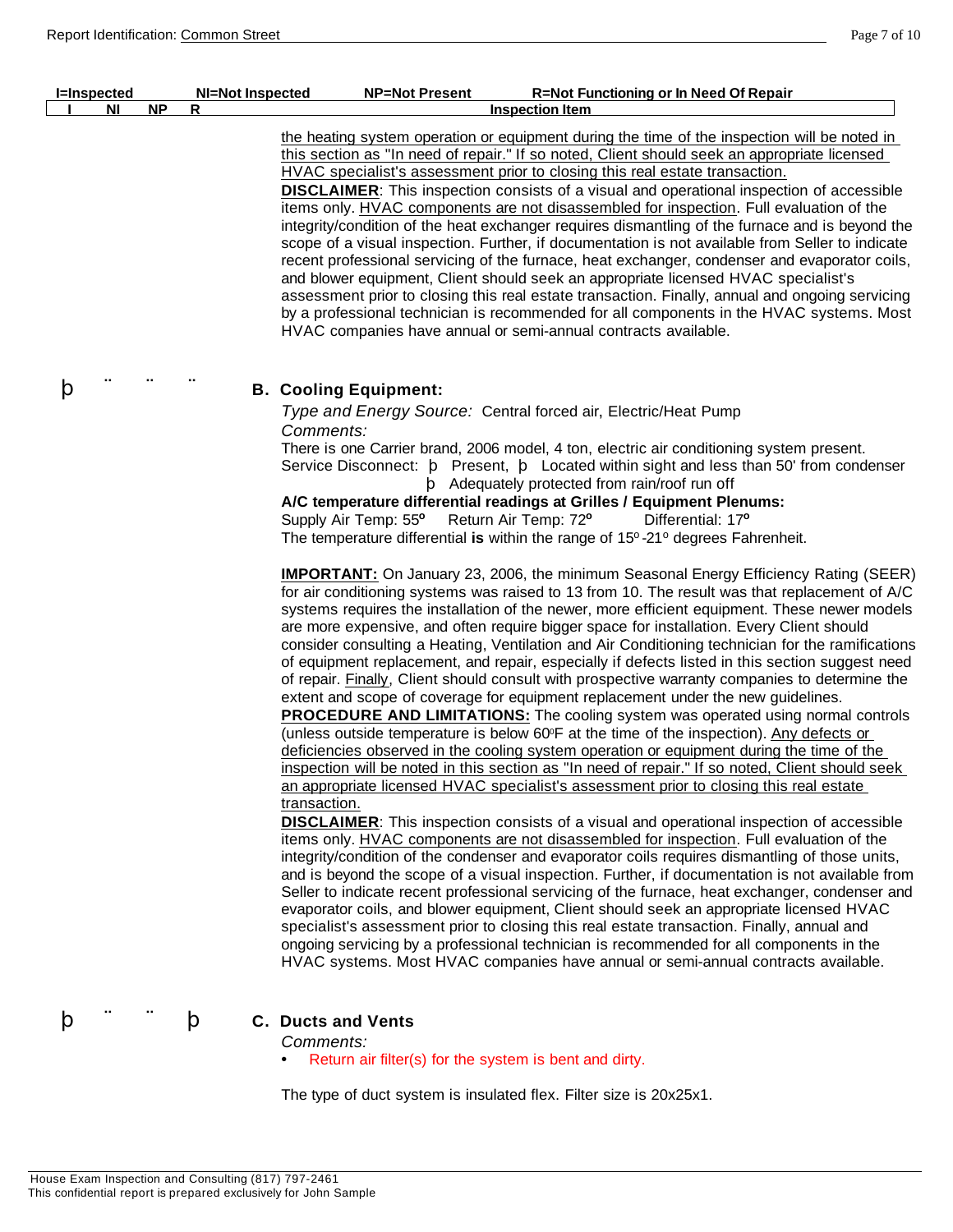|   | <b>I=Inspected</b> |           |   | <b>NI=Not Inspected</b><br><b>NP=Not Present</b><br><b>R=Not Functioning or In Need Of Repair</b>                                                                                                                                                                                                                                                                                                                                                                                                                                                                                                                                                                                                                                                                             |
|---|--------------------|-----------|---|-------------------------------------------------------------------------------------------------------------------------------------------------------------------------------------------------------------------------------------------------------------------------------------------------------------------------------------------------------------------------------------------------------------------------------------------------------------------------------------------------------------------------------------------------------------------------------------------------------------------------------------------------------------------------------------------------------------------------------------------------------------------------------|
|   | <b>NI</b>          | <b>NP</b> | R | <b>Inspection Item</b>                                                                                                                                                                                                                                                                                                                                                                                                                                                                                                                                                                                                                                                                                                                                                        |
|   |                    |           |   | <b>IV. PLUMBING SYSTEM</b>                                                                                                                                                                                                                                                                                                                                                                                                                                                                                                                                                                                                                                                                                                                                                    |
| p |                    |           | þ | A. Water Supply System and Fixtures<br>Comments:<br>Water Supply: b Municipal<br>∵ Well<br>Cooperative<br>Other<br><b>Water Distribution Material:</b><br>" PVC<br>" Copper<br>Galvanized<br>$\mathcal{L}$ PEX<br>Other<br>The exterior hose bibs do not have a back flow prevention valve installed.<br>Notice: Since the shut-off control valves to plumbing fixtures are operated infrequently, it is<br>not unusual for them to become frozen and/or leak over time. They often leak or break when<br>operated after a period of inactivity. For this reason the shut-off control valves are not tested<br>during a home inspection. We suggest caution when operating shut-offs that have not been<br>turned for a long period of time.                                  |
| p |                    |           | þ | <b>B. Drains, Wastes, Vents</b><br>Comments:<br>Sewer Service Provision: b Municipal "Septic<br>Cooperative<br>Other<br><b>Waste Distribution Material:</b><br><b>b</b> Chrome/Copper<br><b>b</b> PVC<br>Galvanized<br>Other<br>Mechanical drainstop at hall bathroom tub is defective.                                                                                                                                                                                                                                                                                                                                                                                                                                                                                       |
| þ |                    |           |   | C. Water Heating Equipment (Report as in need of repair those conditions specifically<br>listed as recognized by TREC rules.)<br><b>Energy Source: Electric</b><br>Comments:<br>Water Heater Information: There is one Rheem brand water heater present in the garage.<br>Unit was made in 1998 and has a 50 gallon capacity tank. The T&P valve is present, located<br>within the top 6 inches of the unit, and the drain line is appropriately sized. The cold water<br>shutoff valve is present. A drain pan and drain are present / not required in this location, but<br>the upgrade is recommended to prevent accidental water damage to the interior.<br>Notice: Life expectancy for water heater varies, however 8 to 12 years is a standard industry<br>expectation. |
|   |                    | þ         |   | D. Hydro-Therapy Equipment<br>Comments:                                                                                                                                                                                                                                                                                                                                                                                                                                                                                                                                                                                                                                                                                                                                       |
| þ |                    |           |   | <b>V. APPLIANCES</b><br>A. Dishwasher<br>Comments:<br>Dishwasher is present and operates in normal mode.                                                                                                                                                                                                                                                                                                                                                                                                                                                                                                                                                                                                                                                                      |
|   |                    |           |   | <b>B. Food Waste Disposer</b><br>Comments:<br>The waste disposer is present and operates in normal mode.                                                                                                                                                                                                                                                                                                                                                                                                                                                                                                                                                                                                                                                                      |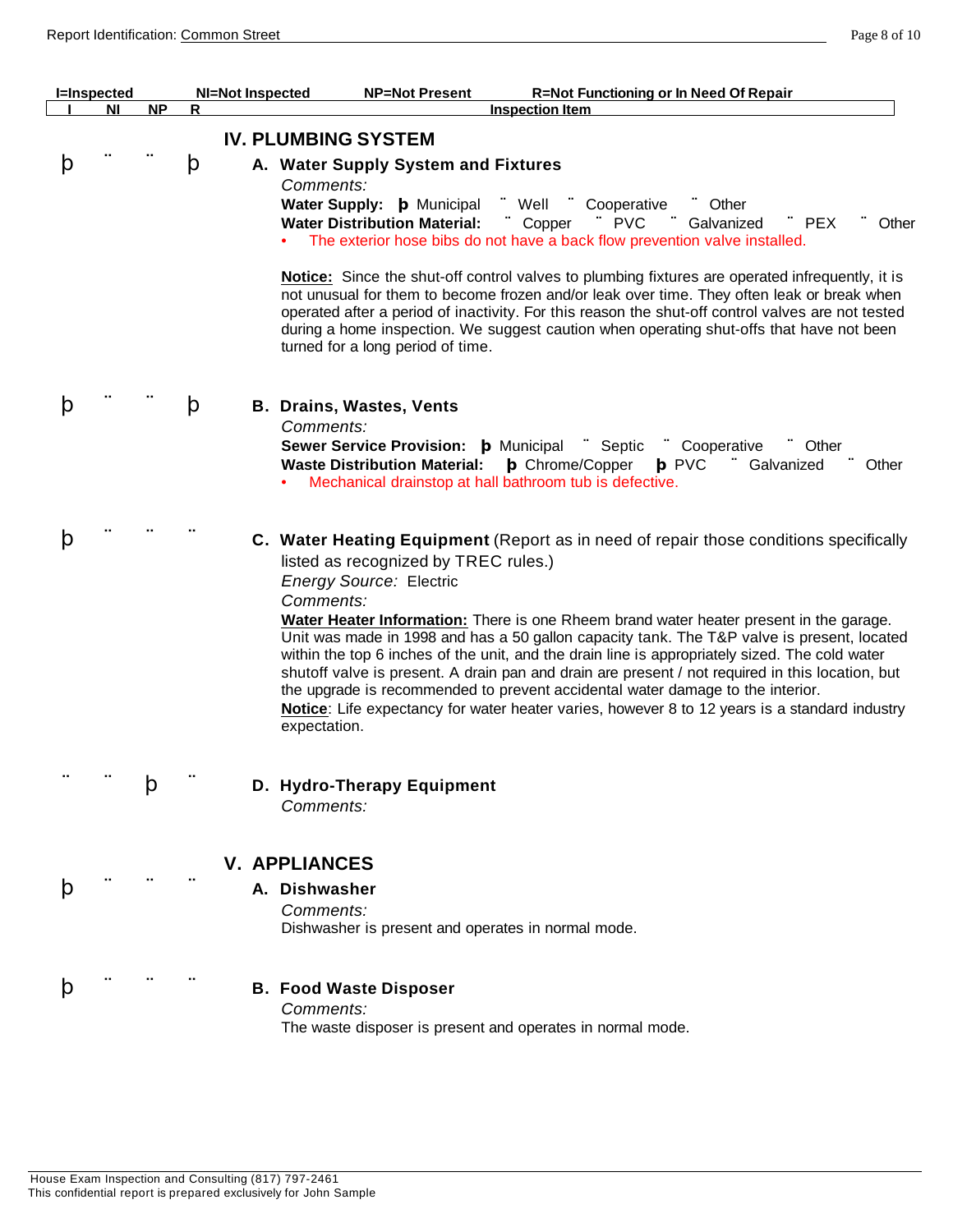|   | <b>I=Inspected</b> |           | <b>NI=Not Inspected</b> | <b>NP=Not Present</b><br><b>R=Not Functioning or In Need Of Repair</b>                                                                                                                                                                                                                                                                                                                                                                                                                                |
|---|--------------------|-----------|-------------------------|-------------------------------------------------------------------------------------------------------------------------------------------------------------------------------------------------------------------------------------------------------------------------------------------------------------------------------------------------------------------------------------------------------------------------------------------------------------------------------------------------------|
|   | ΝI                 | <b>NP</b> | R                       | <b>Inspection Item</b>                                                                                                                                                                                                                                                                                                                                                                                                                                                                                |
| p |                    |           |                         | C. Range Hood<br>Comments:<br>General Information: The range vent and light are present and operate in normal mode.<br>Range hood is an integral part of the microwave mounted above the cooktop. Exhaust fan<br>uses a re-circulating type filter. This filter should be cleaned or replaced periodically according<br>to manufacturer's instructions. If owner's manual has been misplaced, most manufacturers<br>provide downloadable manuals online at their websites. USE NO CHEMICALS TO CLEAN. |
|   |                    |           |                         | D. Ranges/Ovens/Cooktops<br>Comments:<br>The cooktop is electric.<br>The oven is electric and is within $\pm 25^{\circ}$ degrees of 350°F.                                                                                                                                                                                                                                                                                                                                                            |
|   |                    |           |                         | <b>E. Microwave Cooking Equipment</b><br>Comments:<br>Microwave is present and operates in normal mode.                                                                                                                                                                                                                                                                                                                                                                                               |
|   |                    | þ         |                         | F. Trash Compactor<br>Comments:                                                                                                                                                                                                                                                                                                                                                                                                                                                                       |
| p |                    |           | þ                       | G. Bathroom Exhaust Fans and/or Heaters<br>Comments:<br>The exhaust fan does not work at master bathroom.                                                                                                                                                                                                                                                                                                                                                                                             |
|   |                    | þ         |                         | H. Whole House Vacuum Systems<br>Comments:                                                                                                                                                                                                                                                                                                                                                                                                                                                            |
|   |                    |           | $\mathsf{p}$            | <b>Garage Door Operators</b><br>Comments:<br>Due to the issues identified below, Inspector recommends that a qualified garage overhead<br>door installer evaluate the system and repair as needed.<br>Unit has been unplugged.<br>Overhead garage door pivot arm has been mechanically disconnected.<br>Drive chain does not operate when unit is energized.                                                                                                                                          |



Operator not connected at garage door